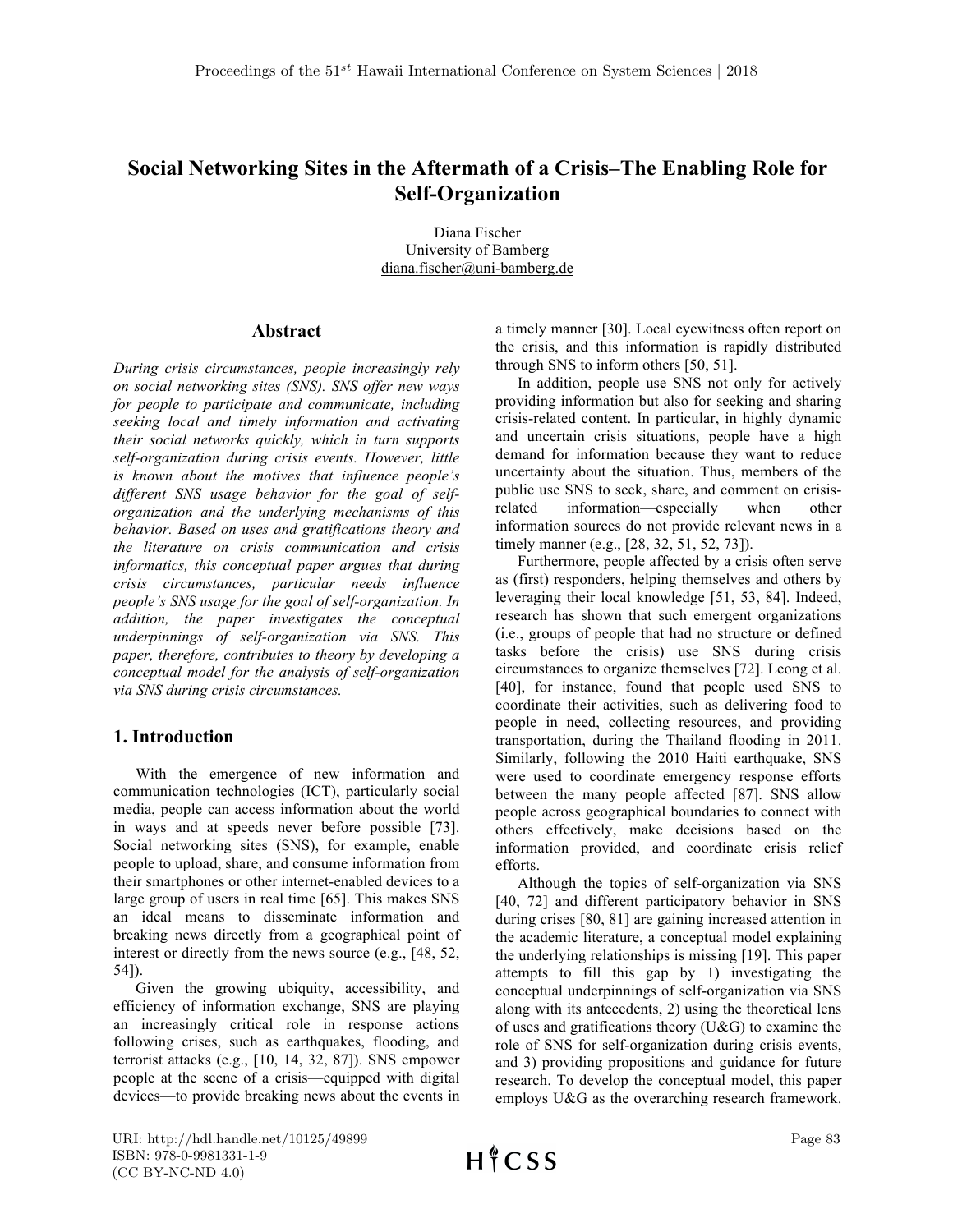U&G links different needs that emerge during crisis circumstances (e.g., reducing risk and uncertainty, exchanging trustworthy information, establishing a sense of community) with people's use of SNS to seek, share, and comment on information with the goal of self-organization in the aftermath of a crisis.

On the one hand, this paper seeks to contribute to the understanding of the factors causing crisis-related SNS usage for the goal of self-organization. On the other hand, it conceptualizes self-organization via SNS in the aftermath of a crisis. This paper, therefore, contributes to theory as it aims to provide insights regarding people's SNS usage behavior for selforganization during crisis events, and it develops a conceptual model as a basis for future research.

The paper proceeds as follows: Section 2 presents the theoretical background on U&G, crisis events, SNS, people's SNS usage behavior, and selforganization. Section 3 describes the conceptual model and the propositions based on the theoretical insights. Section 4 provides the discussion, limitations and recommendations for future research. Finally, the contributions for theory and practice are identified, and a conclusion is presented.

### **2. Theoretical background**

### **2.1. Uses and gratifications**

To explore the factors driving SNS usage, U&G serves as the overarching framework of this paper. U&G postulates that people are aware of their needs, evaluate different communication channels and content, and then choose a medium they believe will gratify those needs [33]. U&G has been applied widely in studies exploring the motives, behaviors, and satisfaction of users of various types of traditional media, such as television, radio, and print media [61]. In recent years, research has expanded the U&G framework beyond traditional mass media to account for the use of hybrid and interpersonal channels, such as the internet, mobile phones, and SNS (e.g., [11, 29, 82]). These channels enable higher degrees of audience selection and content control that stress users' ability to select and use media actively to satisfy their specific needs [12].

According to Blumler [6], the basic assumption of U&G is that individuals' use of media and its effects on them are influenced by several factors working together. These factors are derived from one's environment, psychological circumstances, motives, needs, and expectations about the communication [33]. Thus, instead of providing a predefined set of factors, U&G considers relevant social and psychosocial antecedents and the consequences associated with

media usage, which are in turn closely related to the nature of the communication medium.

U&G is particularly suitable for investigating the factors underlying SNS usage during crisis circumstances because it incorporates a variety of usage behavior as well as environmental and social conditions, all of which influence user needs. During crisis events, special needs may arise that people actively try to meet through SNS use [18, 76]. Following these assumptions, this paper argues that people facing a crisis may have particular needs that they try to actively gratify by using SNS.

### **2.2. Crisis**

A crisis is a specific and surprising event that creates the perception of a severe threat and high uncertainty [63]. More specifically, it is as an event observable in time and space during which society, communities, and/or regions suffer physical harm and loss of or disruption to their normal functioning [35]. High-magnitude crises often have not only immediate but also long-term catastrophic consequences for the affected community as evidenced by crises like the 9/11 terrorist attacks or Hurricane Katrina in the United States [4]. By definition, crisis events are outside established patterns, routines, norms, expectations, and belief systems. Although all crises are unique at some level, there are common features that are typically present in terms of cause, location of the threat, and consequences [63].

Because crises are low-probability, high-impact events, they impose severe demands on sense-making [83]. Following a crisis-triggering event, people are confronted with uncertainty due to the sudden highdynamic and unexpected situation, high risk, time pressure, damage, and infrastructure disruption [13]. Immediate communication between the people involved can reduce this uncertainty about the cause, consequence, and level of harm to create an understanding of what happened and what people can do to protect themselves [41]. Moreover, in crisis situations, especially when the consequences are seen as direct or personal, people are likely to perceive a risk, which is defined as "the chance of a loss" ([69], p. 220). In turn, risk perception has a confirmed impact on human behavior [4]. Both factors—namely, high uncertainty and risk—are key characteristics of a crisis and affect people's needs and communication behavior  $(e.g., [41, 62, 64])$ .

In addition to these two factors, trustworthy information exchange has been widely noted in the prior literature as a key factor influencing people's communication behavior with respect to crisis-related information (e.g., [24, 45, 59, 66, 74]). During a highly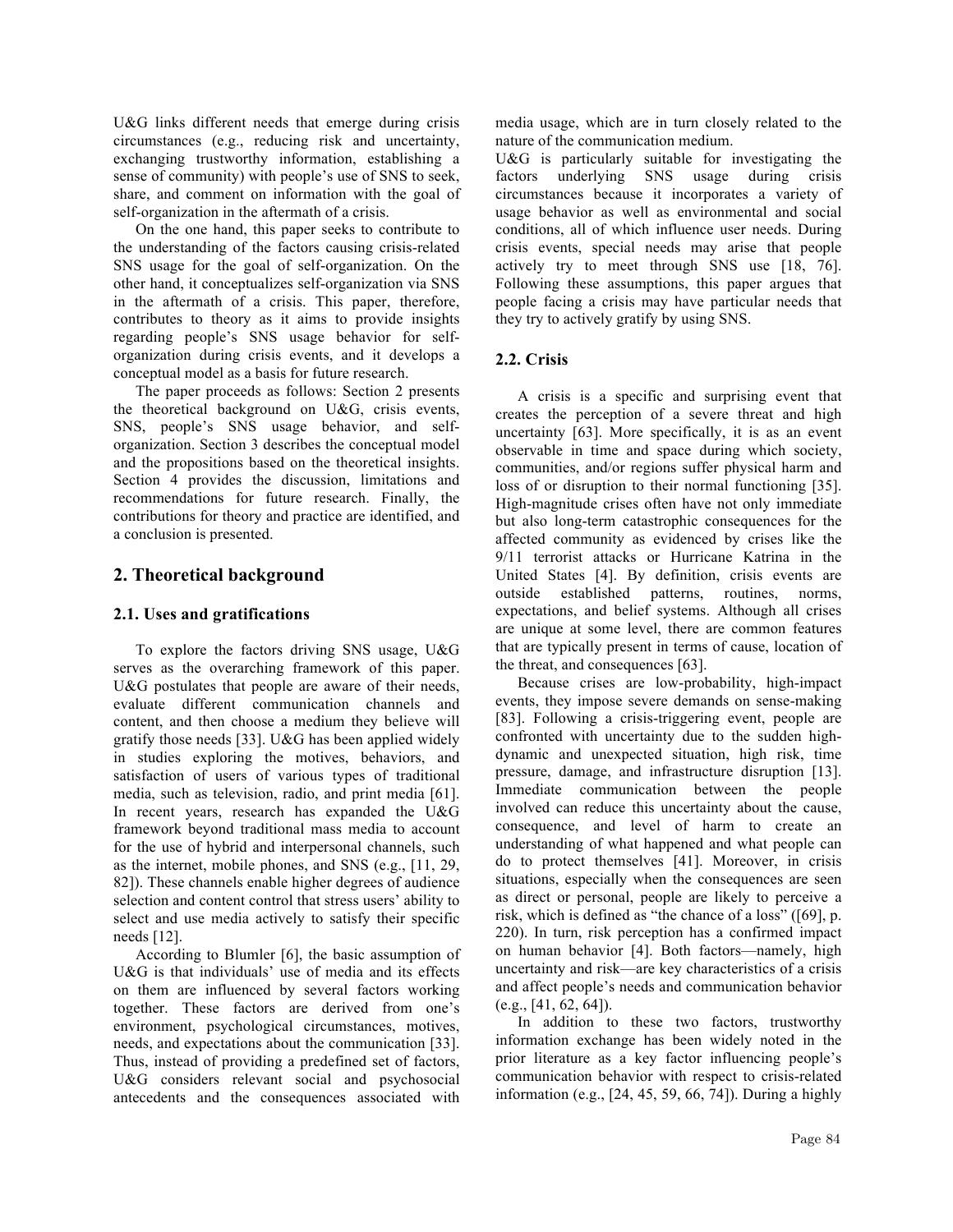dynamic and uncertain crisis situation, people have an increased need for trustworthy information exchange because they have to make important decisions and take action based on the information provided [56].

Furthermore, in the aftermath of crisis events, people show an increase in altruistic behavior, such as the need to rebuild the community and help others affected by the event [58, 67, 76]. This mutual caring and aid to others represents an outward need of community concern during crisis events [67]. Consequently, in addition to *uncertainty and risk reduction*, this paper incorporates *trustworthy information exchange* and the need to *rebuild and establish a sense of community* as motivators affecting people's SNS usage during crisis circumstances.

### **2.3. Social networking sites**

SNS enable users to construct unique profiles hosted on their platforms, establish a list of users with whom they share a connection, view and traverse their own list of connections, and view connections made by others within the SNS platform [7]. Additionally, SNS provide several tools for two-way communication and many-to-many information broadcasting in real time, such as chatting, uploading content, sharing information, browsing others' published information, posting, and leaving public comments [21, 86]. These features enable users to share news and reach people all over the world without the intervening activity of journalists or other parties (e.g., [38, 42, 78]).

During crisis situations, people increasingly rely on peer-distributed content, often finding it to be more precise and timely than official news sources. In contrast to the latter, SNS content can provide a more local context and faster updates for people who need to make decisions about their actions [54]. In particular, SNS offer new ways for people to participate during crisis events, including seeking local and timely information, quickly activating their social networks, and making these efforts more visible. These features enable a new form of citizen journalism and active public participation during various crisis events [38], such as earthquakes (e.g., [43, 70, 88]), floods (e.g., [5, 77, 79]), terrorist attacks (e.g., [10, 14, 51]), hurricanes (e.g., [20, 44, 58]), and campus shootings (e.g., [27, 46, 79]). Different SNS are used in crisis-related communication, such as popular SNS like Facebook and Twitter but also more specific crisis-related platforms like Ushahidi [72]. This paper focuses on the former platforms because those SNS were frequently mentioned in the literature this paper is based on.

The literature has identified that the public participates in SNS during crisis circumstances to stay informed (e.g., [8, 46, 54]) and to exchange information (e.g., [40, 72, 81]). These actions can be categorized into three distinctive participatory behaviors [80]. First, users *seek* information, which is defined as browsing crisis-related and other relevant information and content in SNS. Second, users *comment* on crisis-related content, which includes posting responses to content, liking content, linking to other content, and sharing content from others in SNS. Third, users *share* new information, such as uploading photos or posting new crisis-related information in SNS [80, 81]. According to Wang [80], these participation behaviors in SNS require different levels of cognitive effort. Seeking information, for example, is quite easy because it requires relatively less effort. Furthermore, while commenting involves only slightly more effort than seeking, sharing new content requires much more engagement because people need to have new information and organize that information in a meaningful way. If an activity requires too much effort, people are less likely to participate in it [80]. Therefore, in line with the findings of Wang [80, 81], this paper includes three participatory behaviors, namely *information seeking*, *information sharing*, and *commenting* in SNS.

### **2.4. Self-organization during crisis**

Self-organization regarding crisis relief efforts also referred to as grassroots participation [52]—has been observed in different communities after different crisis events (e.g., [26, 39, 52, 52, 70, 72]). Earthquakes, hurricanes, tidal waves, and terrorist attacks often mobilize many people who want to help and rebuild their community [60]. Such situations generate altruistic motivations based on emotional solidarity and the mutual need to help each other [85]. Affected people have been found to be the true "first responders" and also often continue their efforts when professionals arrive at the crisis area [52]. Thus, instead of staying inactive, many people—at least to the extent they can—respond to crises by offering help during crisis situations [26, 53].

Sociologists call these groups of private citizens emergent organizations (e.g., [16]; [71]). In contrast to formalized organizations, emergent organizations deal with tasks that are new to them, and the relationships among the people involved are harnessed to pursue a common crisis-related goal. Emergent organizations are not always only composed of private citizens but also often include people with different backgrounds, such as those from the public sector. However, the determining factor of defining organization is not people's background but whether the organization develops new tasks and relationships and whether the organization existed before the crisis. Hence, emergent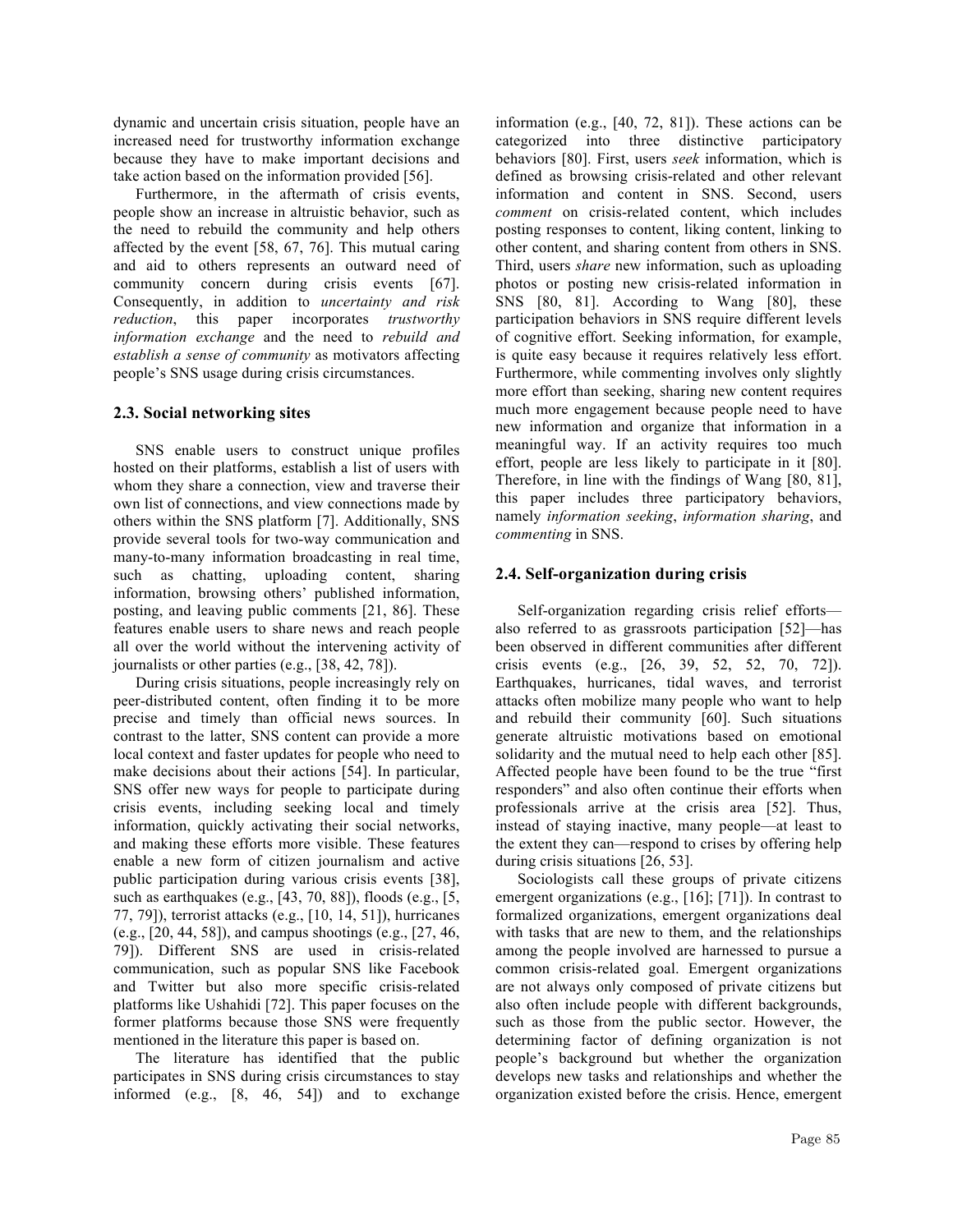organizations come into being when crisis circumstances create new structures and functions [71].

Emergent groups are self-organizing and arise during crisis to meet a perceived unmet need [72]. According to Kreps and Bosworth [36], organizing manifests as a sequence of four structural elements: *resources, activities, tasks,* and *domains*. Note that an organization can arise out of any combination of these elements, although some sequences are more common than others. Additionally, in emergent organizations, activities and resources normally precede, whereas tasks and domains follow [72].

Next, the relationship between SNS and these four elements are explained following the sequential order of self-organization [73].

First, human or material *resources* include, for instance, people with different capacities or collective technologies [36]. SNS themselves constitute material resources—collectively used technology with novel features supporting self-organization [73]. Regarding human resources, SNS help mobilize people by enabling information sharing with anyone who uses a particular SNS platform and by establishing communication channels between people who are normally separated from each other [17]. In addition, communication via SNS is not restricted to the area affected by the crisis; people unaffected by the crisis may also receive information about the situation and leverage their knowledge or resources [73].

Second, *activities* refer to emergent organizations' crisis-related response actions [36]. There is evidence that people can collaborate effectively online without a central control mechanism during crisis circumstances [67]. These activities, which often happen simultaneously, depend on or should at least not interfere with each other [77]. Activities can take place both online (e.g., referencing other important content) and offline (e.g., delivering food and other crisis relief efforts). SNS support both activities by enabling the exchange and consumption of almost real-time information [72]. In particular, SNS enable people to quickly receive feedback on their activities, thus allowing them to coordinate and adjust their actions. In addition, SNS help people make decisions regarding their actions by breaking time, space, and hierarchy.

Third, *tasks* emerge from activities and are the division of these crisis-related efforts [36]. Similar to supporting activities, SNS assist in solving tasks, such as providing warnings or keeping in touch. For instance, SNS allow people to ask for help or respond to others' immediate needs in almost real time [75].

Fourth, *domains* describe the overall function that directs a crisis response—that is, a crisis-related reason for a bounded unit of people to exist [36]. For instance, a pre-defined domain for a hospital is the care of victims. An emergent organization, however, has no equivalent antecedent [34]. SNS provide the opportunity to connect people with a common goal and establish relationships that would have otherwise not been established. Those groups may even have a name and may continue their work during and after the crisis event (e.g., sharing their experience or helping in another crisis). SNS support connecting the people who want to continue their crisis-related activities, building virtual communities with their own norms, membership roles, and common goals [73].

Summarizing, SNS support *resource acquisition, online and offline activities, task completion,* and *domain building*.

### **3. Conceptual model and propositions**

### **3.1. Conceptual model**

Building on the components explained in the theoretical background, this section introduces the conceptual research model. Using a U&G framework, this paper's antecedents are the needs associated with risk and uncertainty reduction, trustworthy information exchange, rebuilding, and sense of community. These needs influence information seeking, information sharing, and commenting in SNS for the goal of selforganization.

Figure 1 depicts the overall research model.



#### **Figure 1. Conceptual model**

Proposition development and dependencies between the constructs are further discussed in the following sections.

#### **3.2. Uncertainty reduction**

Unlike in routine situations, crisis events produce uncertainty, which means that details of the situation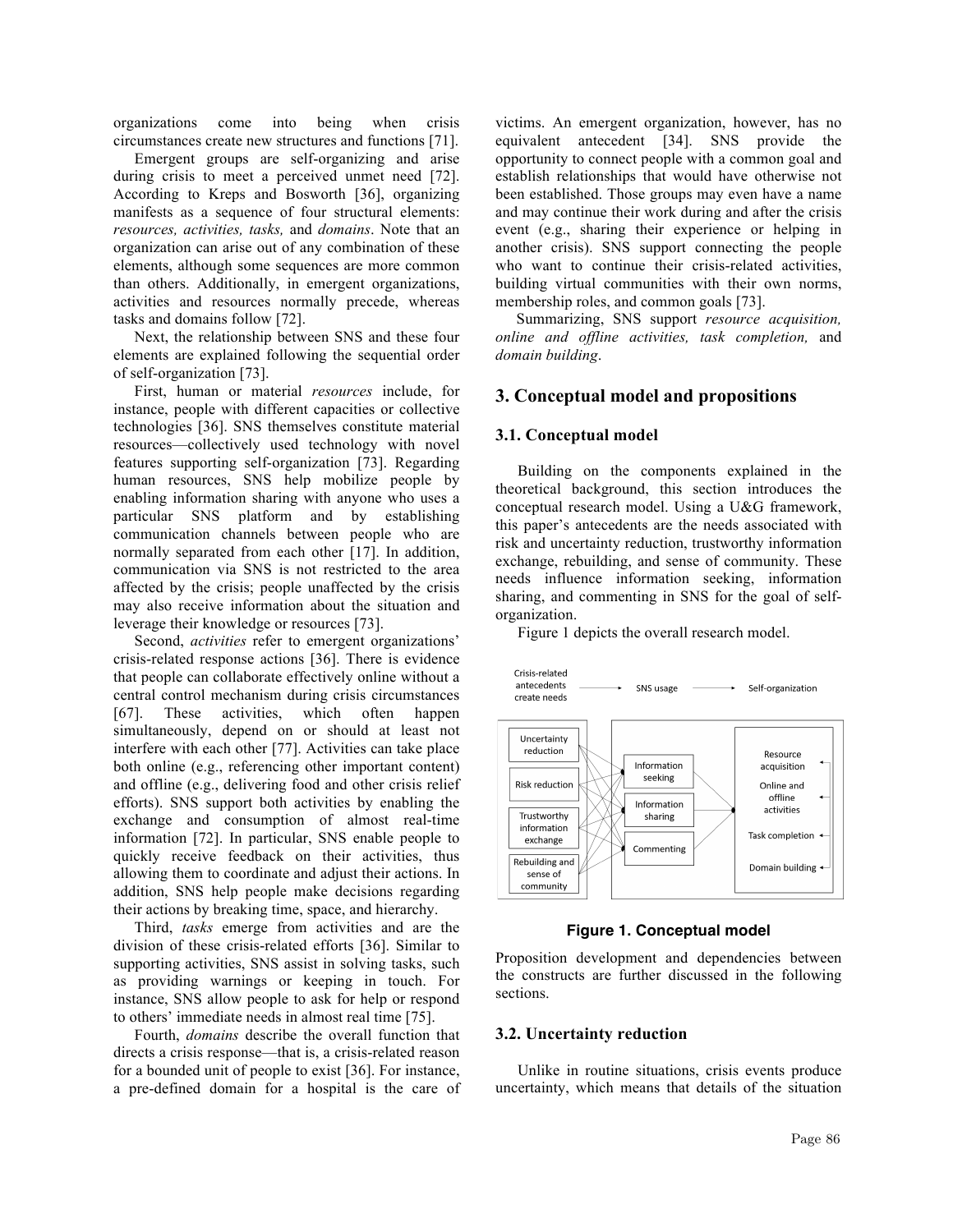are often ambiguous, unpredictable, and/or complex, that information is inconsistent or non-existent, and that people feel insecure [1, 9]. Uncertainty arises from limitations in individuals' ability to estimate actual events [64]. Several factors contribute to high uncertainty during crisis events, including destroyed infrastructure; a loss of sense-making; and the disruption of established patterns, structures, and routines [83]. After the terrorist attacks of 9/11, for example, people were evacuated from Lower Manhattan, and a quarantine of parts of New York City kept thousands of people away from their jobs and homes [15]. This, in turn, increased feelings of distress and uncertainty [64]. In fact, uncertainty about the cause and level of harm is one of the major consequences of a crisis situation (e.g., [31, 41, 46, 49]). In such circumstances, people engage in information seeking to acquire knowledge about the situation and observe the behavior of others to make sense of the situation [47], using their improved understanding to then reduce uncertainty [25]. Indeed, in their study of motives for information seeking at the time of the 9/11 attacks, Boyle et al. (2004) found that uncertainty reduction is one of the key reasons individuals seek information. Thus, people are likely to look to information from the media or other individuals to reduce the uncertainty generated in a crisis [37].

In addition, when uncertainties exist about, for instance, whether help will come, whether family and friends in the affected area are safe, or when the crisis might end, people's immediate need is to create a basic understanding of what happened so they can act accordingly [40]. To establish this basic understanding, information sharing among the community is necessary. SNS support this information exchange because they enable individuals to broadcast to and receive relevant information from their network in real time. This leads to the first proposition:

*Proposition 1: The need to reduce uncertainty is positively related to people's SNS usage for (1a) information seeking, (1b) information sharing, and (1c) commenting in the aftermath of a crisis.*

# **3.3. Risk reduction**

During crises, people are likely to perceive a threat [4] because people generally worry about their safety and basic life needs [40]. In such situations, people may try to reduce the risk posed by the threat by adapting their behavior. People do not consider risk issues in isolation; rather friends, family, and/or neighbors provide reference points for validating a threat. In addition, during crisis events, information from multiple eyewitnesses may be seen as more helpful than that from traditional news sources because SNS provide more local information and more rapid updates for people who have to make decisions regarding how to act [54]. Individuals need information on how to protect themselves in the situation, how to return to normal routines, and so on. In addition, information about the consequences, duration, and scope of the harm could give clues regarding how the crisis might affect individuals personally as well as an idea of the seriousness of the crisis overall [64]. Hence, this paper argues that people will use SNS for information seeking resulting from their need for timely and local information.

Moreover, during a crisis situation, people are likely to have concerns for themselves as well as family and friends, which in turn affects their communication behavior [2]. People may not only seek information for themselves but may also assist others in receiving critical information and making the right decisions and thus upload and comment on crisisrelated information. In addition, when people experience a serious threat and try to reduce associated risk, connecting with others, asking for and receiving help, sharing information, and developing a sense of togetherness can all help relieve some of the anxiety triggered by the threat [40]. Concerns about one's own well-being and the well-being of others could increase the needs to seek, share, and comment on information via SNS, which can in turn fulfill these needs by providing a communication channel to reach many others within one's own social network in a timely manner. Thus, this paper proposes the following:

*Proposition 2: The need to reduce risk is positively related to people's SNS usage for (2a) information seeking, (2b) information sharing, and (2c) commenting in the aftermath of a crisis.*

# **3.4. Trustworthy information exchange**

Adapting the definitions from Han et al. (2015) and Ada et al. (2016), trust is defined as the belief in the quality of the information provided by other people in SNS—that is, the belief that the information provided about the crisis event is useful, timely, and relevant. During a highly dynamic and uncertain crisis situation, trust influences the way people seek and share information [45] because they have to make decisions and take action based on the information provided [55]. Han et al. [23], for instance, found that trust in the quality of information is one of the main factors driving individuals' intentions to use emergency notification systems for receiving warning messages. Therefore, people—often finding peer-distributed content more precise and timely—may rely on SNS for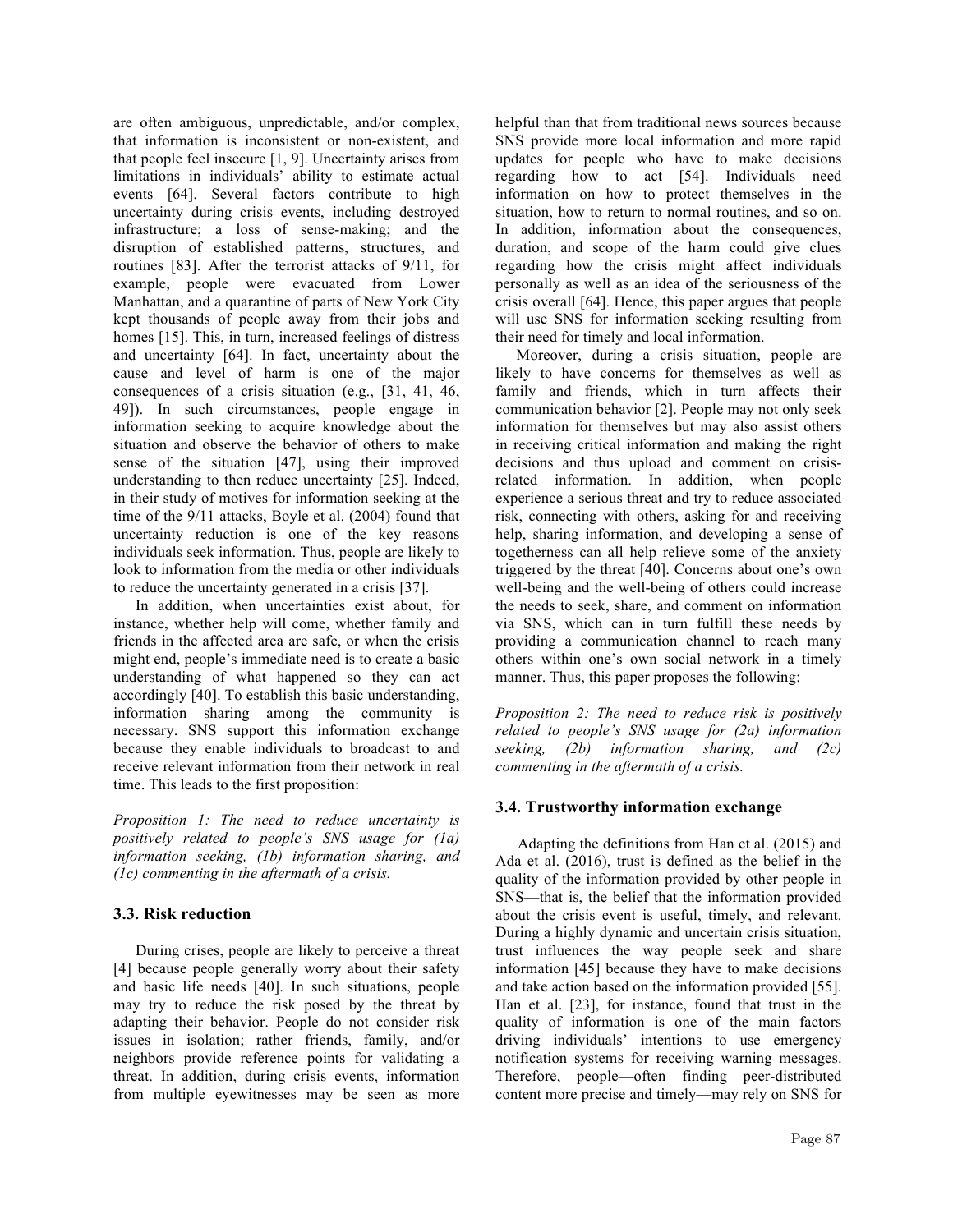information seeking, information sharing, and commenting in the aftermath of a crisis [54].

In addition, past research has emphasized the importance of interpersonal networks for information diffusion during crisis events. Greenberg et al. [22], for instance, discovered that half of the respondents of their study first learned about the 9/11 terrorist attacks from someone in their personal networks. Haynes et al. [24] found that people viewed friends and relatives as the most trusted sources of information about volcano eruptions. Thus, SNS that are composed of friends and friends of friends may be seen as trusted sources for information seeking as well as information exchange during crisis events [31]. Consequently, this paper proposes that heightened levels of trust in SNS positively influence the need to use SNS for browsing, information sharing, and commenting in the aftermath of a crisis. This leads to the next proposition:

*Proposition 3: The need for trustworthy information exchange is positively related to people's SNS usage for (3a) information seeking, (3b) information sharing, and (3c) commenting in the aftermath of a crisis.*

### **3.5. Rebuilding and sense of community**

Crises have been found to create a sense of commonality and community among the affected population [57, 58, 66, 67]. Generally, being a member of a group that shares the same goals can be a great source of support [3]. During crisis circumstances, in particular, finding others who care for the locale and are willing to share and exchange information as well as provide support in times of need gives new reason for forging social connections and strengthens the community feeling. These patterns of commonality help provide structure, leverage local knowledge, and rebuild the community following a crisis [67].

Moreover, according to Simon [68], people provide local information out of common concern for their community. What is more, people have reported feeling obligated to seek and exchange information as a way of relieving the concerns of those around them [5, 68]. After a crisis, people are also interested in rebuilding their homes, businesses, and community and returning to established patterns, routines, and structures [85]. For this reason, users may utilize SNS to distribute and exchange information. Hence, this paper argues that the need to rebuild and establish a sense of community positively influences people's SNS usage for seeking, sharing, and commenting on crisis-related information, leading to this paper's next proposition:

*Proposition 4: The need to rebuild and establish a sense of community is positively related to people's SNS usage for (4a) information seeking, (4b) information sharing, and (4c) commenting in the aftermath of a crisis.*

#### **3.6. Self-organization**

Taylor et al. [76] argued that during cyclone Yasi, people had specific needs that drove their SNS usage. For instance, people used SNS to find general information about what was happening and to directly ask others for specific information. In addition, many people spent time providing general information or responding directly to questions, for instance, explaining what was happening or directing people to further information [76]. Thus, when people sense a crisis, they turn to SNS to collect or deliver timely and relevant information in order to decide how to respond.

In addition, people use SNS to make requests for help, which are then responded to by people who are offering help or practical assistance [76]. Affected people mobilize themselves and each other during crises and often turn to their communities [67]. Likewise, people in crises often note the need to contribute and help in some way, which in turn makes them feel better able to cope with the complexity of the situation [73]. Sutton et al. [73] also emphasized that crisis circumstances motivate action to provide support and assistance to others impacted by the crisis. People's SNS usage supports these activities by providing a means for communication in real time and, thus, positively influences self-organization, which leads to the final proposition:

*Proposition 5: People's SNS usage for (5a) information seeking, (5b) information sharing, and (5c) commenting is positively related to selforganization in the aftermath of a crisis.*

# **4. Discussion, limitations, and future research**

There are some limitations to be addressed. This paper is limited by the lack of a foundational theory to form the basis for its arguments and ideas. It, therefore, focused on U&G, which is a well-established theory for explaining people's SNS usage behavior outside the crisis context, research on self-organization, and on extant literature regarding people's SNS usage behavior and self-organization during crisis circumstances. Based on this literature, this paper seeks to carefully identify the antecedents of self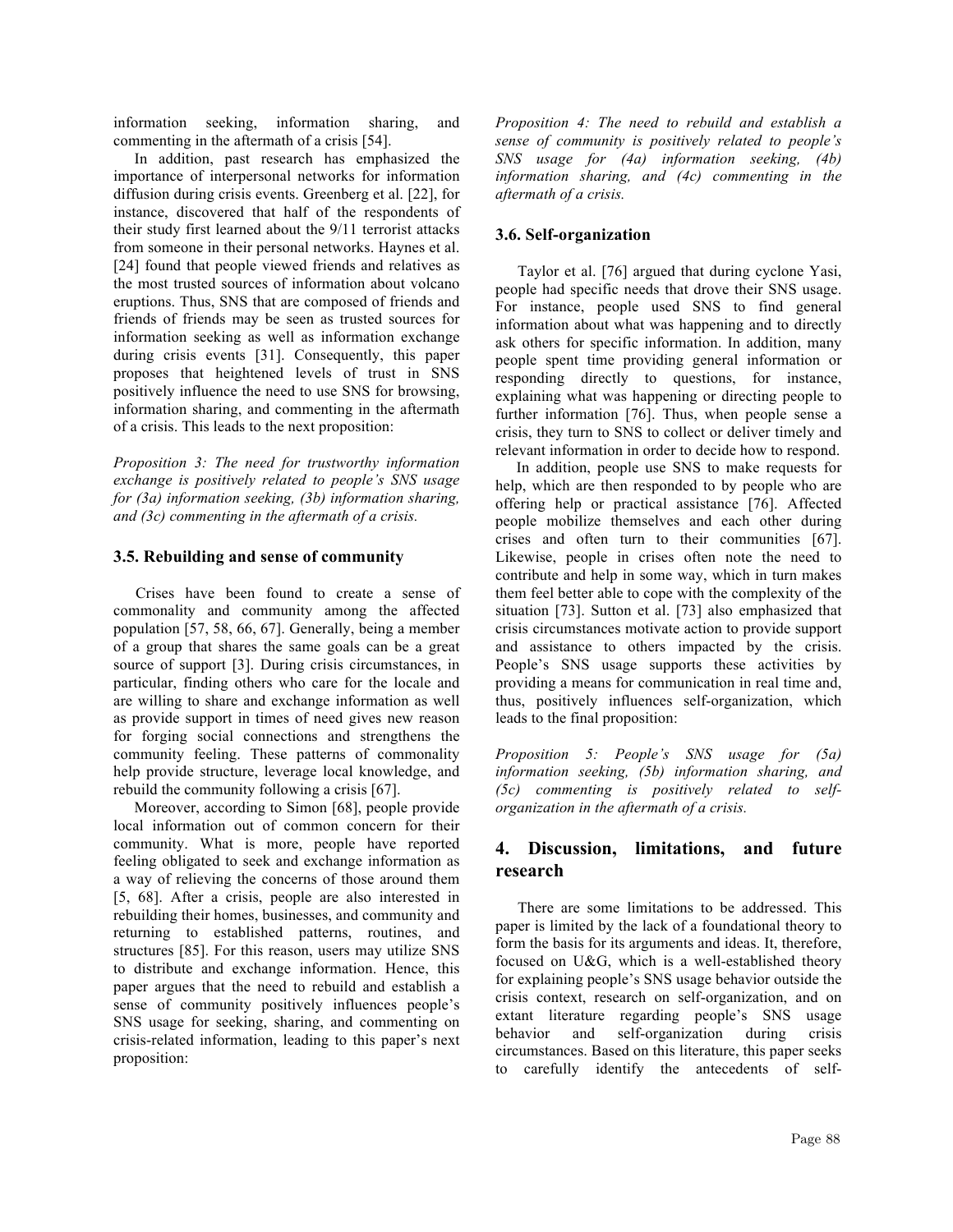organization via SNS and associated needs during crisis situations.

While this paper includes needs that originate from a crisis event, the model ignores other needs that might be relevant for communication during crisis events (e.g., self-esteem or subjective norms). In addition, the paper does not focus on emotions, such as anxiety or fear, which may be important predictors of communication behavior in crisis situations as well. Further research could consider the role of emotions in the context of people's SNS usage for the goal of selforganization.

As this paper is conceptual, part of future research in this area should encompass empirical studies, including testing the entire research model presented herein. In order to do so, several studies will be needed to investigate the relationships among the variables in different crisis settings and in various SNS. Also, the model should be tested in different crisis phases. For example, uncertainty and risk reduction may be stronger predictors in the immediate response phase of a crisis, whereas trustworthy information exchange, rebuilding, and a sense of community might be more relevant during the recovery phase.

Furthermore, there are some challenges associated with conducting research in crisis circumstances. Crises are, by definition, infrequent and unpredictable events. People who survive such traumatic events may have difficulties sharing their perceptions or perspectives. Hence, research in this context might require carefully building unobtrusive long-term relationships with targeted people.

Finally, the model described in this paper provides a foundation for explaining the factors that influence people's SNS usage in the aftermath of a crisis and may thereby lead to a better understanding of increased SNS usage. Also, the research model highlights key issues of self-organization, yet self-organization encompasses many dimensions, some of which may be difficult to measure. Hence, the conceptual model presented in this paper should be considered a starting point for addressing the complex issues of selforganization during crisis circumstances via SNS.

# **5. Conclusion**

As interest among academics and practitioners in SNS usage during crisis circumstances grows, additional research is needed to better inform theory and better assist those who manage crises. This paper's findings have several theoretical implications. The current paper contributes to the literature related to media choice, crisis informatics, and crisis communications. More specifically, this paper explores the role of specific needs that may arise during crisis circumstances and their influence on people's use of SNS for information seeking, information sharing, and commenting with the goal of self-organization during crisis events. By considering crisis situations as the context, the present paper explains why SNS usage in highly dynamic conditions is driven by other factors than in routine situations. Hence, it adds to the current theoretical explanation of SNS usage behavior by extending past research and providing a deeper theoretical understanding of the needs that drive SNS usage. Likewise, this paper provides theoretical insights by conceptualizing the mechanisms underlying people's SNS usage for self-organization in the aftermath of a crisis. Furthermore, the model proposed in this paper has some potential to measure selforganization via SNS as it covers important factors of self-organization for the crisis context as identified in the literature. Hence, the framework provides a starting point for conceptualizing self-organization via SNS during crisis situations.

The model developed also has practical implications for public authorities and crisis response organizations that must respond to inquiries and provide information on SNS during crises. As public authorities and crisis response organizations begin to realize the potential of internet-facilitated citizen coproduction of information during crisis circumstances, it is increasingly important that scholars and practitioners have an analytical framework for examining such behaviors to properly evaluate their impact and identify emerging best practices. Thus, understanding the factors that influence SNS usage for self-organization could help crisis responders connect with people more effectively.

People will continue to use SNS to receive and share information during crisis events because SNS provide novel features that meet people's needs during crises. Given the efficiency of information exchange in SNS combined with the potential to reach many people, crisis responders should proactively plan for and manage these communication channels.

# **6. References**

[1] Babrow, A. S., Hines, S. C., and Kasch, C. R. 2000. Managing uncertainty in illness explanation: An application of problematic integration theory. In *Explaining illness: Research, theory, and strategies*. Erlbaum, Hillsdale, NJ, 47–67.

[2] Becker, S. M. 2004. Emergency communication and information issues in terrorist events involving radioactive materials. *Biosecurity and Bioterrorism: Biodefense Strategy, Practice, and Science* 2, 3, 1–13.

[3] Bennett, L. W. 2003. Lifestyle politics and citizen consumers: Identity, communication, and political action in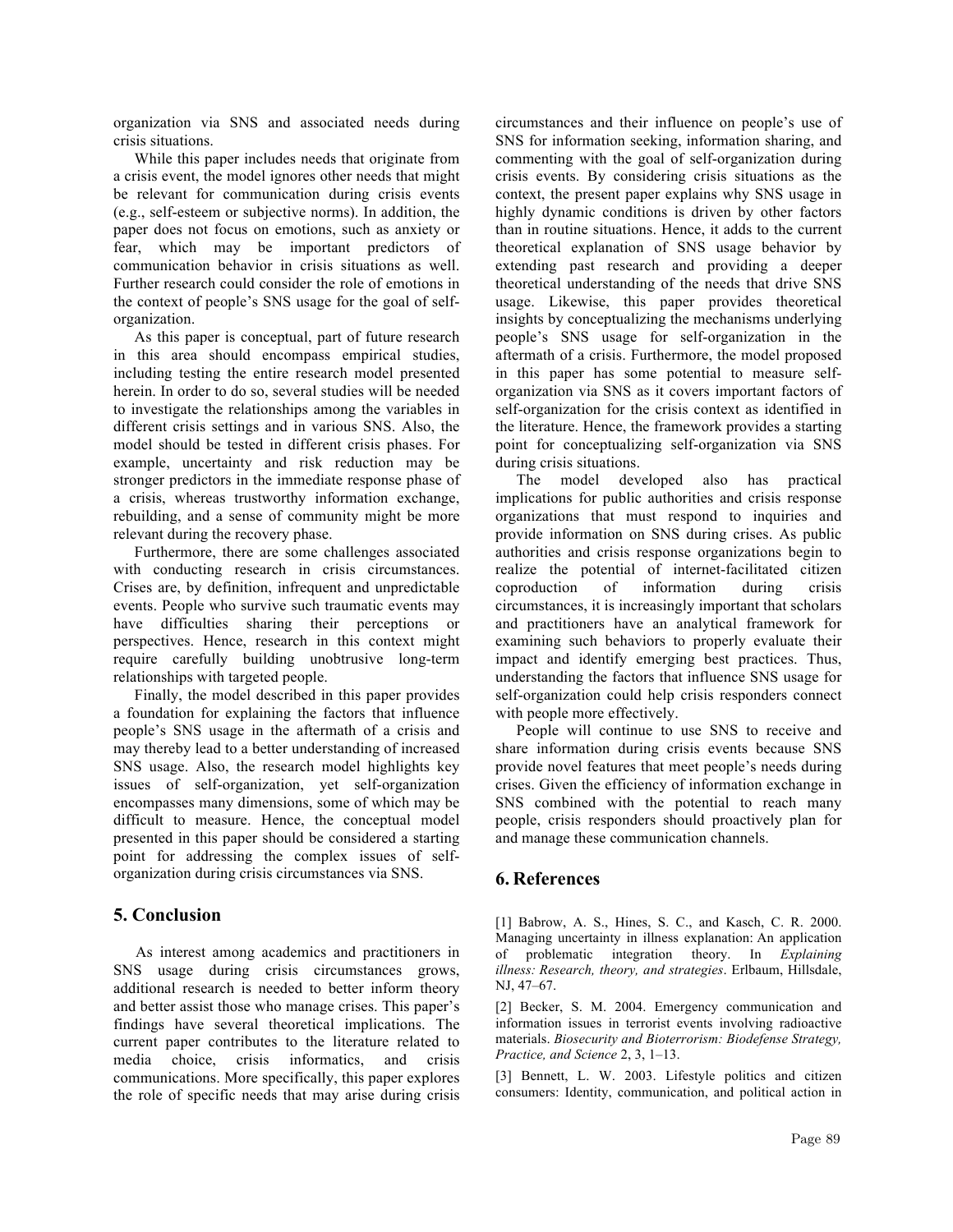the late modern society. In *Media and political style: Essays on representation and civic*, J. Corner and D. Pels, Eds. Sage, Thousand Oaks, CA, 137–150.

[4] Ben-Zur, H. and Zeidner, M. 2009. Threat to life and risktaking behaviors: A review of empirical findings and explanatory models. *Personality and Social Psychology Review* 13, 2, 109–128.

[5] Bird, D., Ling, M., and Haynes, K. 2012. Flooding Facebook? The use of social media during the Queensland and Victorian floods. *The Australian Journal of Emergency Management* 27, 1, 27–33.

[6] Blumler, J. G. 1979. The role of theory in uses and gratification research. *Communication Research Reports* 6, 1, 9–36.

[7] Boyed, D. M. and Ellison, N. B. 2007. Social network sites: Definition, history, and scholarship. *Journal of Computer-Mediated Communication* 13, 1, 210–230.

[8] Boyle, M. P., Schmierbach, M., Armstrong, C. L., McLeod, D. M., Shah, D. V., and Pan, Z. 2004. Information seeking and emotional reactions to the September 11 terrorist attacks. *Journalism and Mass Communication Quarterly* 81, 1, 155–167.

[9] Brashers, D. E. 2001. Communication and uncertainty management. *Journal of Communication* 51, 3, 477–497.

[10] Burnap, P., Williams, M. L., Sloan, L., Rana, O., Housley, W., Edwards, A., Knight, V., Procter, R., and Voss, A. 2014. Tweeting the terror: Modelling the social media reaction to the Woolwich terrorist attack. *Social Network Analysis and Mining* 4, 1.

[11] Campbell, S. W. and Kwak, N. 2010. Mobile communication and civic life: Linking patterns of use to civic and political engagement. *Journal of Communication* 60, 3, 536–555.

[12] Chaffee, S. and Metzger, M. J. 2001. The end of mass communication? *Mass Communication and Society* 4, 4, 365–379.

[13] Chen, R., Sharman, R., Rao, H. R., and Upadhyaya, S. J. 2008. Coordination in emergency response management. *Communications of the ACM* 51, 5, 66–73.

[14] Cheong, M. and Lee, V. C. S. 2011. A microbloggingbased approach to terrorism informatics: Exploration and chronicling civilian sentiment and response to terrorism events via Twitter. *Information Systems Frontiers* 13, 1, 45– 59.

[15] Dawes, S. S., Cresswell, A. M., and Cahan, B. B. 2004. Learning from crisis: Lessons in human and information infrastructure from the World Trade Center response. *Social Science Computer Review* 22, 1, 52–66.

[16] Drabek, T. E. and McEntire, D. A. 2003. Emergent phenomena and the sociology of disaster: Lessons, trends and opportunities from the research literature. *Disaster Prevention and Management: An International Journal* 12, 2, 97–112.

[17] Eismann, E., Posegga, O., and Fischbach, K. 2016. Collective behaviour, social media, and disasters: A systematic literature review. In *Proceedings of the 24th European Conference on Information Systems*.

[18] Fischer, D., Eismann, E., and Fischbach, K. 2016. Usage behavior of social network sites in the aftermath of terrorist attacks. In *Proceedings of the 37th International Conference on Information Systems*.

[19] Fischer, D., Posegga, O., and Fischbach, K. 2016. Communication barriers in crisis management: A literature review. In *Proceedings of the 24th European Conference on Information Systems*.

[20] Freberg, K., Saling, K., Vidoloff, K. G., and Eosco, G. 2013. Using value modeling to evaluate social media messages: The case of Hurricane Irene. *Public Relations Review* 39, 3, 185–192.

[21] Gil de Zúñiga, H., Jung, N., and Valenzuela, S. 2012. Social media use for news and individuals' social capital, civic engagement and political participation. *Journal of Computer-Mediated Communication* 17, 3, 319–336.

[22] Greenberg, B. S., Hofschire, L., and Lachlan, K. 2002. Diffusion, media use and interpersonal communication behaviors. In *Communication and Terrorism*. *Public and Media Responses to 9/11*, B. S. Greenberg, Ed. Hampton Press, Cresskill, NJ, 3–16.

[23] Han, W., Ada, S., Sharman, R., and Rao, H. R. 2015. Campus emergency notification systems: An examination of factors affecting compliance with alerts. *MIS Quarterly* 39, 4, 909–929.

[24] Haynes, K., Barclay, J., and Pidgeon, N. 2008. The issue of trust and its influence on risk communication during a volcanic crisis. *Bulletin of Volcanology* 70, 5, 605–621.

[25] Heath, R. L. and Gay, C. D. 1997. Risk communication -Involvement, uncertainty, and control's effect on information scanning and monitoring by expert stakeholders. *Management Communication Quarterly* 10, 3, 342–372.

[26] Helsloot, I. and Ruitenberg, A. 2004. Citizen response to disasters: A survey of literature and some practical implications. *Journal of Contingencies and Crisis Management* 12, 3, 98–111.

[27] Heverin, T. and Zach, L. 2012. Use of microblogging for collective sense-making during violent crises: A study of three campus shootings. *Journal of the American Society for Information Science and Technology* 63, 1, 34–47.

[28] Huang, C.-M., Chan, E., and Hyder, A. A. 2010. Web 2.0 and internet social networking: A new tool for disaster management? Lessons from Taiwan. *BMC medical informatics and decision making* 10, 57.

[29] Huang, L. and Hsieh, Y. 2011. Predicting online game loyalty based on need gratification and experiential motives. *Internet Research* 21, 5, 581–598.

[30] Hughes, A. L. and Palen, L. 2012. The evolving role of the public information officer: An examination of social media in emergency management. *Journal of Homeland Security and Emergency Management* 9, 1, 1–20.

[31] Hughes, A. L. and Tapia, A. H. 2015. Social media in crisis: When professional responders meet digital volunteers. *Journal of Homeland Security and Emergency Management* 12, 3, 679–706.

[32] Kaewkitipong, L., Chen, C. C., and Ractham, P. 2016. A community-based approach to sharing knowledge before,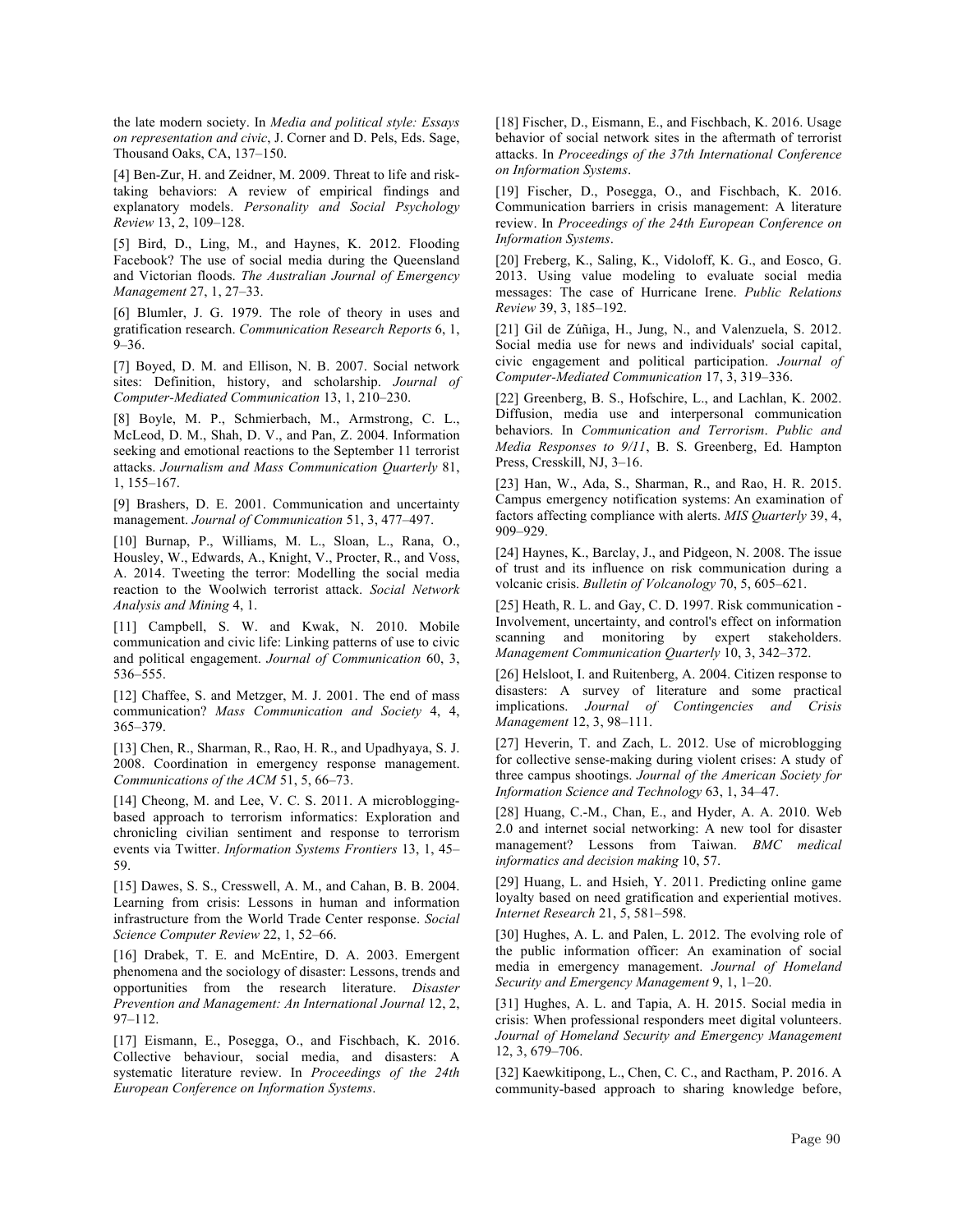during, and after crisis events: A case study from Thailand. *Computers in Human Behavior* 54, 653–666.

[33] Katz, E., Blumler, J. G., and Gurevitch, M. 1973/74. Uses and gratifications research. *The Public Opinion Quarterly* 37, 4 (1973/74), 509–523.

[34] Kreps, G. A. 1978. The organization of disaster response: Some fundamental theoretical issues. In *Disasters*. SAGE Publications Ltd, Carlifornia, 65–86.

[35] Kreps, G. A. 1984. Sociological inquiry and disaster research. *Annual Review of Sociology* 10, 309–330.

[36] Kreps, G. A. and Bosworth, S. L. 1993. Disaster, organizing and role enactment: A structural approach. *American Journal of Sociology* 99, 2, 428–463.

[37] Lachlan, K. A., Spence, P. R., and Nelson, L. D. 2010. Gender differences in negative psychological responses to crisis news: The case of the I-35W collapse. *Communication Research Reports* 27, 1, 38–48.

[38] Laituri, M. and Kodrich, K. 2008. On line disaster response community: People as sensors of high magnitude disasters using internet GIS. *Sensors (Basel, Switzerland)* 8, 5, 3037–3055.

[39] Lee, J., Agrawal, M., and Rao, H. R. 2015. Message diffusion through social network service: The case of rumor and non-rumor related tweets during Boston bombing 2013. *Information System Frontiers* 17, 997–1005.

[40] Leong, C. M. L., Pan, S. L., Ractham, P., and Kaewkitipong, L. 2015. ICT-enabled community empowerment in crisis response: Social media in Thailand flooding 2011. *Journal of the Association for Information Systems* 3, 1, 174–212.

[41] Liu, B. F., Bartz, L., and Duke, N. 2016. Communicating crisis uncertainty: A review of the knowledge gaps. *Public Relations Review* 42, 3, 479–487.

[42] Liu, S. B., Palen, L., Lee Hughes, A., and Vieweg, S. 2008. In search of the bigger picture: The emergent role of on-line photo sharing in times of disaster. In *Proceedings of the 5th ISCRAM Conference*.

[43] Lu, Y. and Yang, D. 2011. Information exchange in virtual communities under extreme disaster conditions. *Decision Support Systems* 50, 2, 529–538.

[44] Macias, W., Hilyard, K., and Freimuth, V. 2009. Blog functions as risk and crisis communication during Hurricane Katrina. *Journal of Computer-Mediated Communication* 15, 1, 1–31.

[45] Manoj, B. S. and Baker, A. H. 2007. Communication challenges in emergency response. *Communications of the ACM* 50, 3, 51–53.

[46] Mazer, J. P., Thompson, B., Cherry, J., Russell, M., Payne, H. J., Gail Kirby, E., and Pfohl, W. 2015. Communication in the face of a school crisis: Examining the volume and content of social media mentions during active shooter incidents. *Computers in Human Behavior* 53, 238– 248.

[47] McIntyre, J. J., Spence, P. R., and Lachlan, K. A. 2011. Media use and gender differences in negative psychological responses to a shooting on a university campus. *Journal of School Violence* 10, 3, 299–313.

[48] Mendoza, M., Poblete, B., and Castillo, C. 2010. Twitter under crisis: Can we trust what we RT? In *1st Workshop on Social Media Analytics*.

[49] Moynihan, D. P. 2008. Learning under uncertainty: Networks in crisis management. *Public Administration Review* 68, 2, 350–365.

[50] Oh, O., Agrawal, M., and Rao, H. R. 2011. Information control and terrorism: Tracking the Mumbai terrorist attack through twitter. *Information Systems Frontiers* 13, 1, 33–43.

[51] Oh, O., Agrawal, M., and Rao, H. R. 2013. Community intelligence and social media services: A rumor theoretic analysis of tweets during social crisis. *MIS Quarterly* 37, 2, 407–426.

[52] Palen, L., Hiltz, S. R., and Liu, S. B. 2007. Online forums supporting grassroots participation in emergency preparedness and response. *Communications of the ACM* 50, 3, 54–58.

[53] Palen, L. and Liu, S. B. 2007. Citizen communications in crisis: Anticipating a future of ICT-supported public participation. In *Proceedings of the SIGCHI Conference on Human Factors in Computing Systems*, 727–736.

[54] Palen, L., Vieweg, S., Liu, S. B., and Hughes, A. L. 2009. Crisis in a networked world: Features of computermediated communication in the April 16, 2007, Virginia Tech event. *Social Science Computer Review* 27, 4, 467–480.

[55] Parker, D., Tapsell, S., and McCarthy, S. 2007. Enhancing the human benefits of flood warnings. *Natural Hazards* 43, 3, 397–414.

[56] Parker, D. J., Priest, S. J., and Tapsell, S. M. 2009. Understanding and enhancing the public's behavioural response to flood warning information. *Meteorological Applications* 16, 1, 103–114.

[57] Penner, L., Brannick, M., Weber, S., and Connell, P. 2005. Effects on volunteering of the September 11, 2001, attacks: An archival analysis. *Journal of Applied Social Psychology* 35, 7, 1333–1360.

[58] Procopio, C. H. and Procopio, S. T. 2007. Do you know what it means to miss New Orleans? Internet communication, geographic community, and social capital in crisis. *Journal of Applied Communication Research* 35, 1, 67–87.

[59] Renn, O. and Levine, D. 1991. Credibility and trust in risk communication. In *Communicating Risks to the Public*, R. E. Kasperson and P. J. M. Stallen, Eds. Springer, Netherlands, 175–218.

[60] Rotolo, T., Wilson, J., and Dietz, N. 2015. Volunteering in the United States in the aftermath of the foreclosure crisis. *Nonprofit and Voluntary Sector Quarterly* 44, 5, 924–944.

[61] Ruggiero, T. E. 2000. Uses and gratifications theory in the 21st century. *Mass Communication & Society* 3, 1, 3–37.

[62] Seeger, M. W. 2006. Best practices in crisis communication: An expert panel process. *Journal of Applied Communication Research* 34, 3, 232–244.

[63] Seeger, M. W., Sellnow, T. L., and Ulmer, R. R. 2003. *Communication and Organizational Crisis*. Greenwood Publishing Group, Westport, CT.

[64] Seeger, M. W., Vennette, S., Ulmer, R. R., and Sellnow, T. L. 2002. Media use, information seeking, and reported